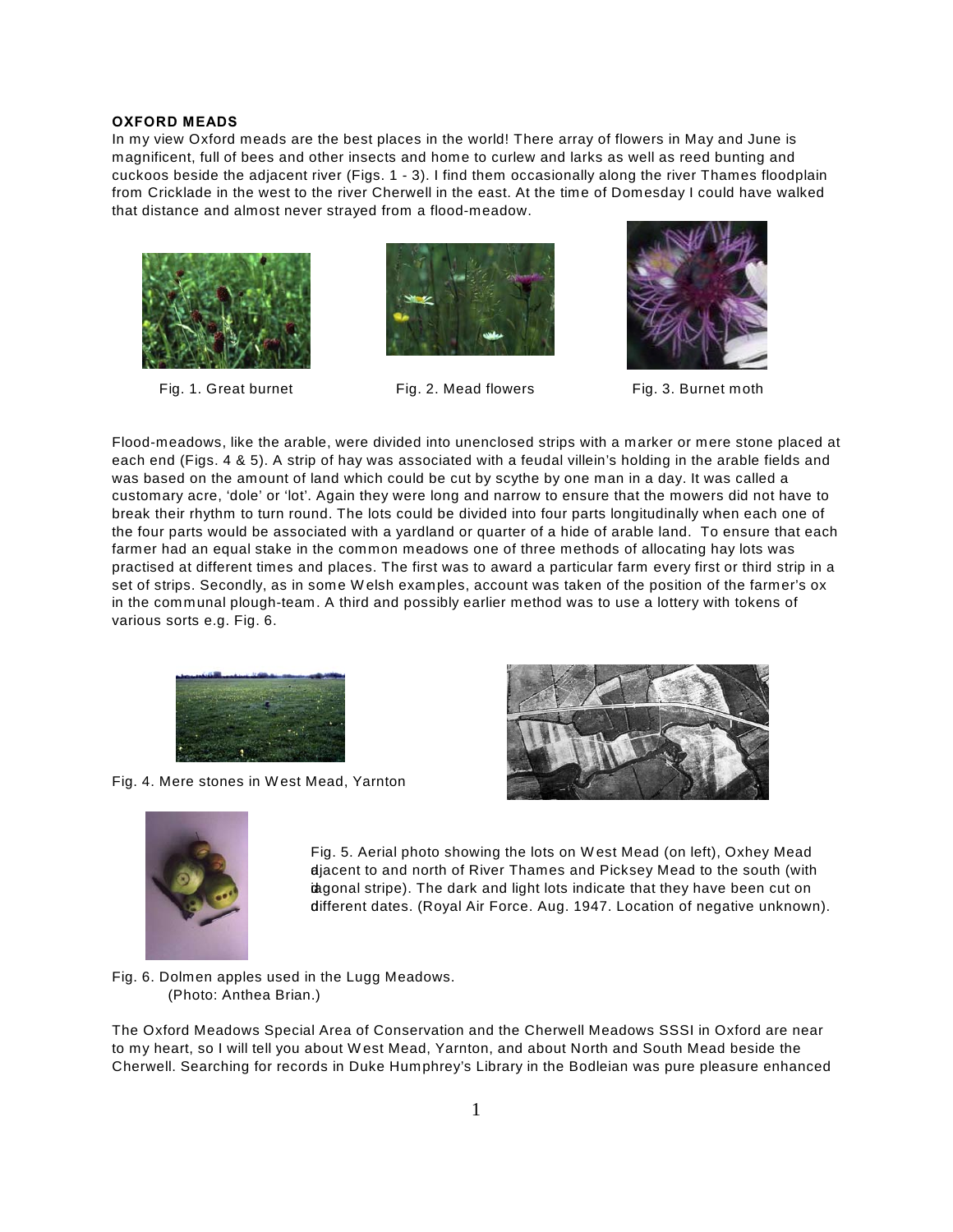by the sun shining in from the south and west windows onto ancient timber and reading desks. Here I found the Rev. Vaughan Thomas' notes (1856) on Yarnton tithes and lot meadows, including an account of how to resolve a problem related to mowing the meads all in one day. This was the common practice and had led to fighting between the locals and Irish mowers who moved up from the south mowing as they went. They had been imported in the late 18<sup>th</sup> and early 19<sup>th</sup> centuries because local labour had moved into nearby towns. A chat with Yarnton's Senior or First Meadsman was enjoyable and productive. The late Eddie Harris (Fig. 7.) told me of the day to day management of these ancient hay-meadows and showed me the cherry wood balls (Fig. 8.) on which ancient names and been inscribed for the 'lot ceremony' when hay was shared between those with rights to it. A description of the ceremony, with a map, was produced for a Public Inquiry when the common hay and grazing rights were extinguished to allow a road to built across Oxhey Mead, Yarnton. Eddie also mentioned the Tythe Award and map held by the Rector. Later on the archivists of Corpus Christi, Brasenose and of Magdalen Colleges were very helpful when I was looking for symbols (instead of names) used to show ownership of hay in the lot-mead ceremony on the Cherwell meads. I had already found them in Burford, in North Aston and Duns Tew, and in Long Hanborough as well as hearing Anthea Brian talk about their use in the Lugg Meadows, Hereford.





Fig. 7. Yarnton's Senior or First Fig. 8. Cherry-wood balls with names Meadsman, Eddie Harris used in Yarnton's lot ceremony.

Venturing into the County Museum, W oodstock I found a useful index of field names and small finds, and into the County Record Office where I found references to common rights in Yarnton and the W olvercote Enclosure Award (1845) but no Award for Yarnton. These and other records have now been included in the relevant section of the Victoria County History for Oxfordshire, vol. 12, in which each statement in the text is marked by a footnote describing the source for the information given. The Domesday Book showed me how much meadow land was in Yarnton at that time and that it was the most expensive land. The Hundred Rolls of Edward I (1279) gave me the names of families living in Yarnton and Begbroke in the 13<sup>th</sup> century. This was important because up until 1968 the hay on Yarnton Meads was allocated using 13 cherry wood balls on which names had been inscribed: W illiam of Bladon, Parry, Geoffrey, Boat, W hite, Boulton or Bolton, Green, Rothe, Freeman, Harry, W atery Molly, Dunn and Gilbert. The balls represented 13 pre-Conquest non-demesne one-hide estates in Yarnton and Begbroke. The names can be found in the Hundred Rolls except for W atery Molly which refers to the miller - in Latin molindarium. In 1294, a dispute arose over the hay tithes between Eynsham Abbey, as Rectors of Yarnton, and Rewley Abbey, the new owner. As a Cistercian foundation Rewley was normally exempt from tithe (Thomas 1856). The settlement ensured that instead of a tythe a piece of land (called the Tydalls or Tithals) was laid out in Yarnton's Meads from which rent was paid in lieu. This could be an explanation for why the names were inscribed on the balls. Management of the meads had fallen apart by the  $20<sup>th</sup>$  century and the last lot ceremony was held in a local pub in 1968.

It is difficult to determine how far the presence of mead and pasture, in which cattle, horses, sheep or geese were grazed, implies an understanding on the part of the farmer of the feeding preferences of his stock, and the nutritional value of the different plants which make up a sward. From W alter of Henley, in the thirteenth century, several agricultural writers were aware of the various qualities of grassland and of the needs of their animals. W alter compared the quantity of cheese and butter made in a season from wood pasture, the aftermath in a meadow and the stubble after harvest, then advocated the use of saltmarsh as more profitable prime pasture for dairy cattle. This was not a solution in landlocked Oxfordshire.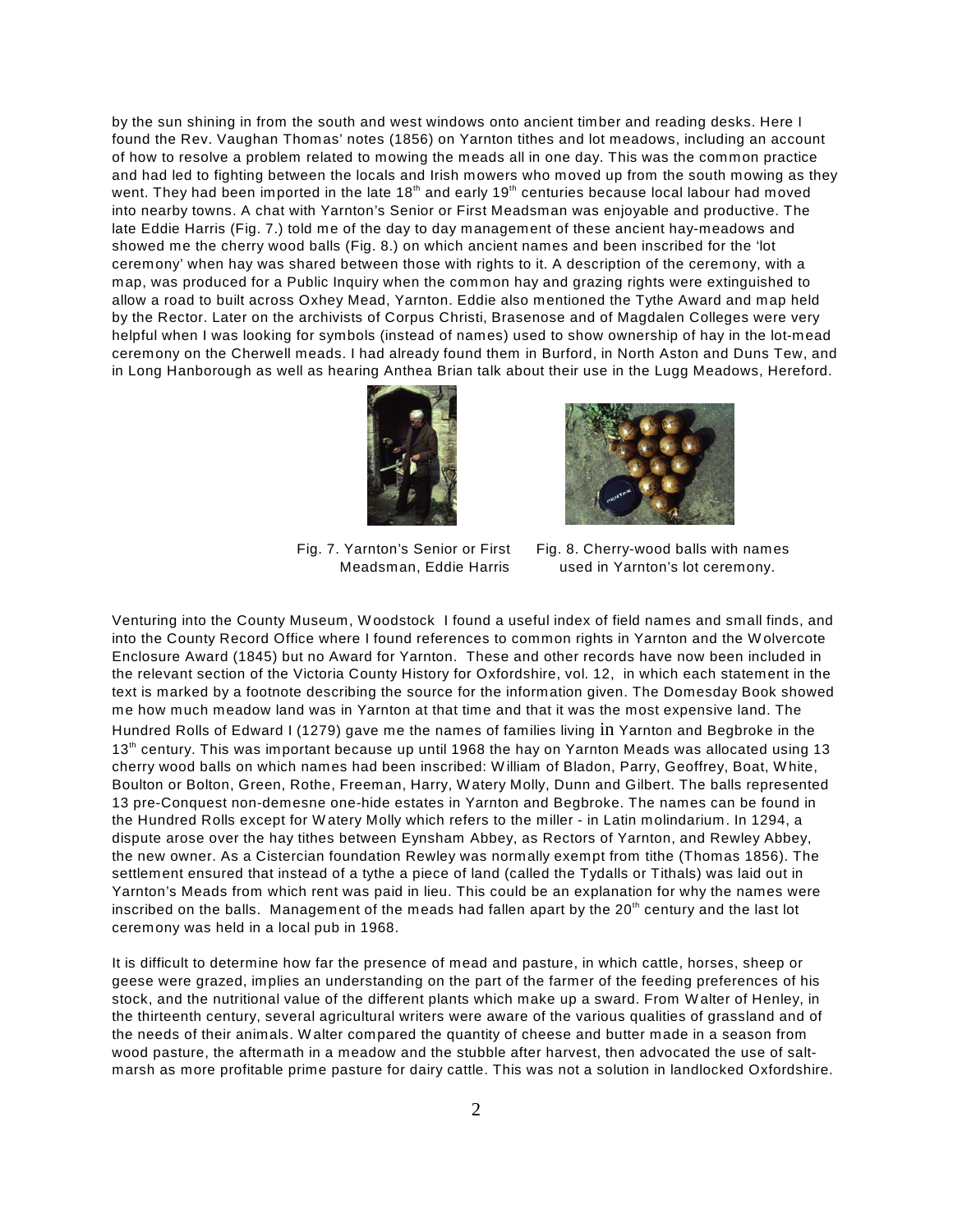Traditionally cheese was made from milk taken from a cow after the calves were weaned until St. Michael's Day (29<sup>th</sup> September) when the cow was allowed to dry out in order to maintain the quality of the calves to be borne the following spring. Both W alter of Henley and, later, Anthony Fitzherbert recommended that the hay should be cut by the Nativity of St. John  $(24<sup>th</sup>$  June) and that it should be properly dried and thatched before it could be spoilt by rain. This advice was probably followed throughout England.

Along the river Thames the value of the meads decreased as a result of the Act of 1751 For The Better Carrying On And Regulating The Navigation Of The River Thames. The new locks and weirs built under the terms of this Act at the end of the 18<sup>th</sup> century ruined the drainage of the land upstream. The raising of the water at King's W eir by 4 or 5 feet, for example, and the consequent rise in the water-table: "changed some of the best pasturage in Yarnton into coarse, worthless grass". The higher water-table would have provided conditions on W est Mead in which, for example, the unpalatable meadowsweet (*Filipendula ulmaria*) (Fig. 9), and willow herb (*Epibolium hirsutum*) (Fig. 10), could flourish at the expense of more nutritive herbs and grasses. A few miles away in W ater Eaton, the loss of the season's hay crop due to floods could amount to £500 (Young 1813). Small farmers who used to rely on it for winter fodder could do so no longer.



Fig. 9. Meadowsweet (*Filipendula ulmaria). Fig. 10.* W illowherb (*Epilobium hirsutum*)*.* 

In contrast to Yarnton, Marston was a hamlet in Headington's Royal Estate and did not appear in the Domesday Book. Although all the low ground was apparently under water making Old Marston an island village, I suspect that in summer the floods receded and hay-making and aftermath grazing was carried out because this was such an important part of the agricultural economy. Marston was mentioned in the Hundred Rolls of Edward I (1279) but 1349 is the first documentary evidence for Marston's lot meads when an acre of the lot meadows was given to Oriel College. In 1458 Marston's King's Mill meadows came under the ownership of the newley-founded Magdalen College, and in 1520 Marston's remaining land began to be enclosed when Magdalen began to buy out the common rights in its meadows. The same year Brasenose College increased its land holding in Marston to over 100 acres and in 1529 Corpus Christi College acquired two half-yardlands and a quarter (Victoria County History of Oxford Vol. V.). The Corpus map of 1605 shows that the arable (600 acres) covered half the parish and lot meadows were maintained beside the Cherwell. So far I have not found any indication of the management of the lot meadows. Dr. Robin Darwell-Smith, archivist at Magdalen College, Oxford, suggested that there was no need to keep such records because their agent could saunter up the Cherwell from the College and oversee the sharing of the hay himself. Currently, these Colleges continue to hold land in Marston meads and W olfson College owns the two most northerly parts of South Moore Lot Meadow next to the Cherwell.

Thus we have one very full set of records for flood-meadow management which illuminates the management history of those with sparce records.

## REFERENCES

McDONALD, Alison W . (2009) A history and ecology of North and South Meads, W olfson College. privately printed by W olfson College, Oxford.

McDONALD, A. (2007) The Historical Ecology of some Unimproved Alluvial Grassland in the Upper Thames Valley. Ancient grasslands near Oxford: Port Meadow, W olvercote Common and Picksey Mead. British Archeological Report 441. ISBN 978 4073 0122 8.